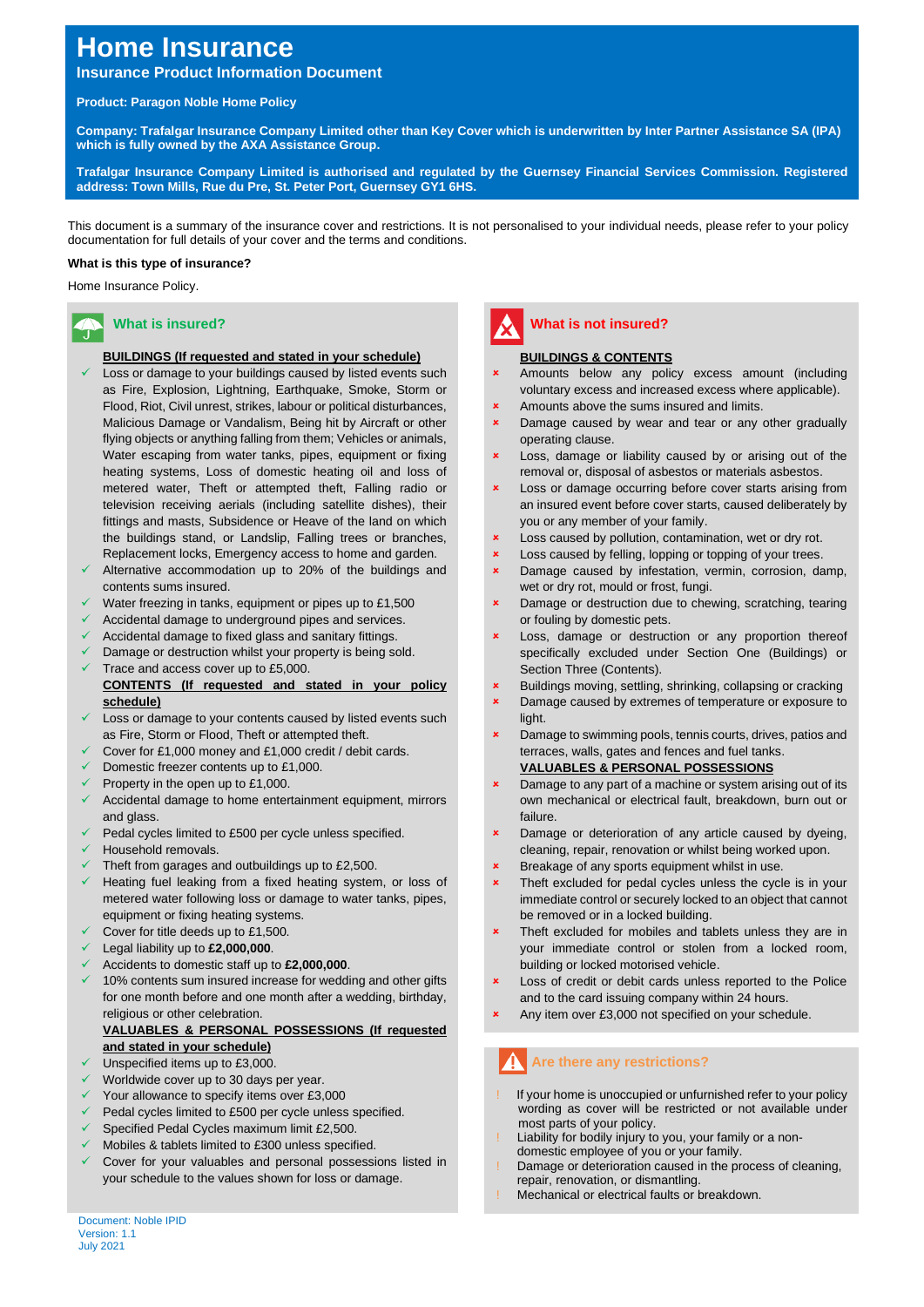#### **KEY COVER**

In the event of any of the Insureds Incidents, we will reimburse you up to the limits stated and AXA Assistance will assist with the arrangements for replacing your keys and locks, or onward transportation.

#### **OPTIONAL COVERS AVAILABLE**

Accidental Damage – Loss or damage caused accidentally to either your buildings or contents.

#### **Restrictions continued…**

- Damage or deterioration caused in the process of cleaning, repair, renovation, or dismantling.
- Loss or damage to solid floors unless the walls of the private dwelling are damaged at the same time by the same event.
- Any amount over £1,500 for valuables or personal possessions in total in respect of theft or disappearance of property from any vehicle when such vehicle is left unattended without an authorised occupant.
- We will not pay more than 30% of the sum insured for contents in respect of valuables and no more than £3,000 for any one item of valuables, unless the item is specified on your schedule.

#### **Where am I covered?**

 The United Kingdom, Great Britain, Northern Ireland, Isle of Man and the Channel Islands. If you have chosen personal possessions cover this is extended to anywhere in the world for a maximum period of 30 days in any period of insurance. Please refer to your policy schedule for full details.



#### **What are my obligations?**

- We have used the information you have provided which is detailed in your statement of insurance to provide your quote. Please check that all the information is correct.
- If any of the information is incorrect we may change the terms and conditions, premium, or withdraw our quote.
- Please inform us of any changes to the information detailed in your statement of insurance.
- Should you suffer a loss, accident or theft please ensure to inform us immediately.
- You must take reasonable steps to prevent loss, damage or an accident and keep your property in a good state of repair.
- Do not admit liability or offer or agree to settle any claim without prior written permission.



## **When and how do I pay?**

 The premium is due at the start or renewal of the policy. You can pay for your insurance policy in full or alternatively speak to your insurance intermediary about instalment option information.

#### **When does the cover start and end?**

This is an annual policy and your dates of cover are shown in your policy schedule.



#### **How do I cancel the contract?**

 You may cancel this insurance by writing to your broker or insurance intermediary within 14 days of either the start of the period of insurance or the date, on which you receive your documents, whichever is the later, this is known as a cooling off period. If you cancel your policy during this period of time, provided you have not made a claim, we will refund your full premium, less Paragon's administration charge for cancellation of £30.00 plus IPT.

 You may also cancel this insurance at any time by writing to your broker or insurance advisor. Any return premium due to you will depend on how long this insurance has been in force and whether you have made a claim, you will receive a pro rata refund of your premium, less Paragon Car Limited's administration charge for cancellation of £30.00 plus IPT.